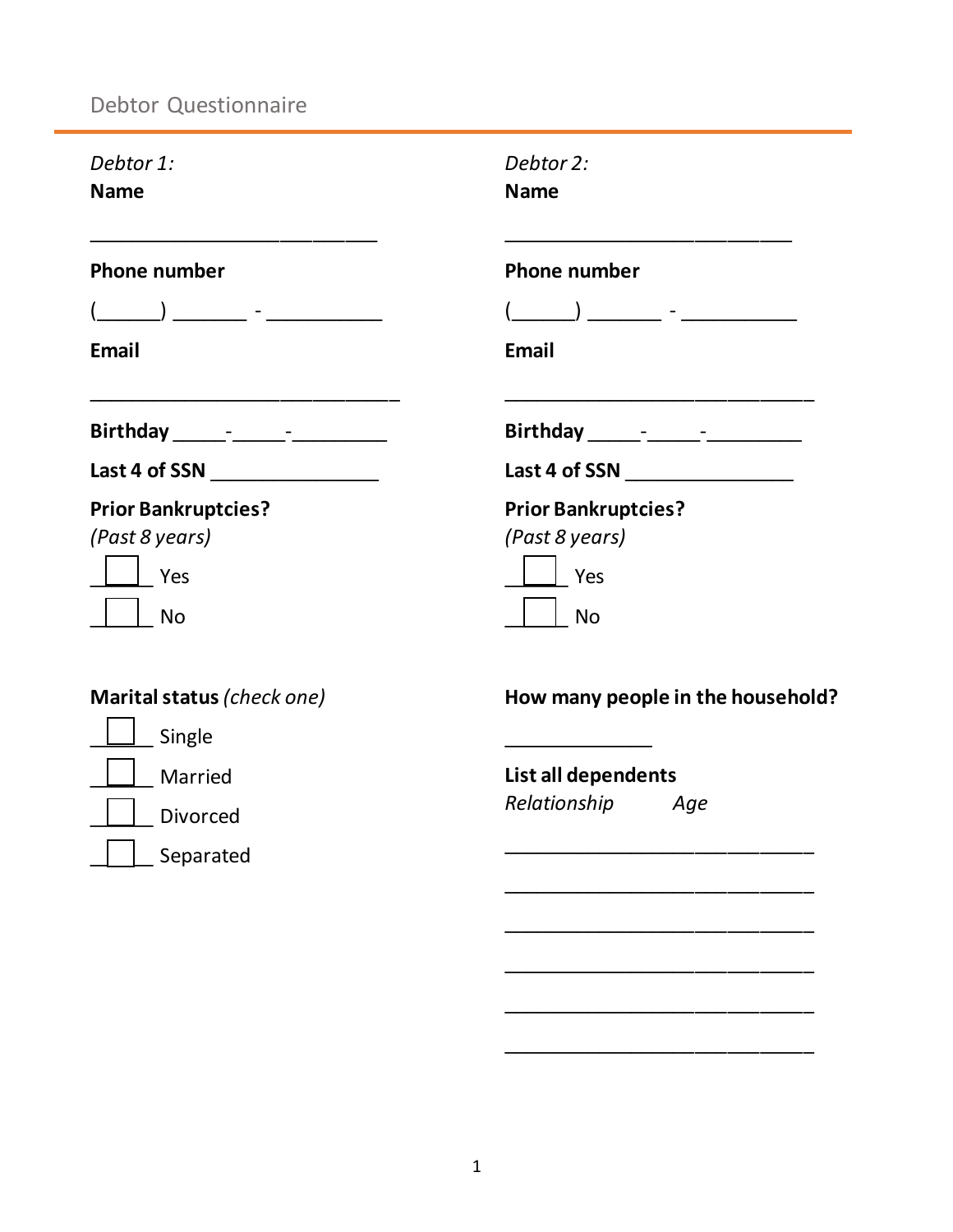*Debtor 1:* **Residential Address** *Debtor 2 (if different):* **Residential Address**

| City,<br><b>State</b>                           | Zip | City,<br><b>State</b><br>Zip                    |
|-------------------------------------------------|-----|-------------------------------------------------|
| How long have you lived here?                   |     | How long have you lived here?                   |
| Do you own or rent?<br>Own<br>Rent              |     | Do you own or rent?<br>Own<br>Rent              |
| 1 <sup>st</sup> mortgage company                |     | 2 <sup>nd</sup> mortgage company                |
| Monthly mortgage payment                        |     | Monthly mortgage payment                        |
| <b>Current balance</b>                          |     | <b>Current balance</b>                          |
| Arrearage                                       |     | Arrearage                                       |
| <b>Foreclosure pending?</b><br>Yes<br><b>No</b> |     | <b>Foreclosure pending?</b><br>Yes<br><b>No</b> |
| <b>Sheriff sale date</b>                        |     | <b>Sheriff sale date</b>                        |
|                                                 |     |                                                 |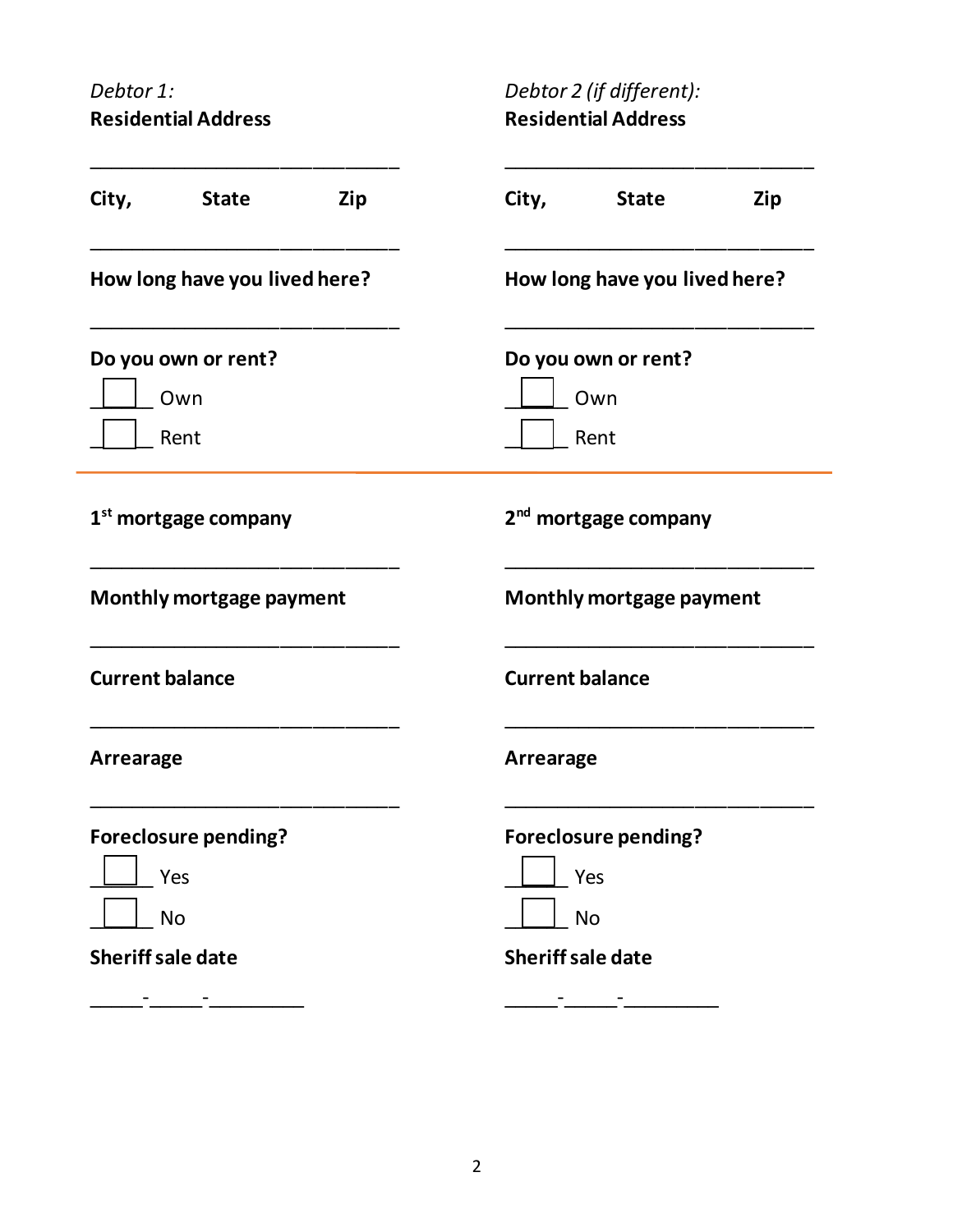*Vehicle 1* **Year Make Model**  *Vehicle 3* **Year Make Model** 

| Milea<br>ge |  |
|-------------|--|
|-------------|--|

**Condition**

**Finance or Lease Company**

**Monthly payment** 

**Balance \_\_\_\_\_\_\_\_\_\_\_\_\_\_\_\_\_\_\_** 

\_\_\_\_\_\_\_\_\_\_\_\_\_\_\_\_\_\_\_\_\_\_\_\_\_\_\_\_\_

\_\_\_\_\_\_\_\_\_\_\_\_\_\_\_\_\_\_\_\_\_\_\_\_\_\_\_\_\_

\_\_\_\_\_\_\_\_\_\_\_\_\_\_\_\_\_\_\_\_\_\_\_\_\_\_\_\_\_

\_\_\_\_\_\_\_\_\_\_\_\_\_\_\_\_\_\_\_\_\_\_\_\_\_\_\_\_\_

\_\_\_\_\_\_\_\_\_\_\_\_\_\_\_\_\_\_\_\_\_\_\_\_\_\_\_\_\_

\_\_\_\_\_\_\_\_\_\_\_\_\_\_\_\_\_\_\_\_\_\_\_\_\_\_\_\_\_

*Vehicle 2* **Make Model Year**

**Mileage**

**Condition**

**Finance or Lease Company**

**Monthly payment** \_\_\_\_\_\_\_\_\_\_\_\_\_

**Balance** \_\_\_\_\_\_\_\_\_\_\_\_\_\_\_\_\_\_\_\_\_\_

**Mileage** \_\_\_\_\_\_\_\_\_\_\_\_\_\_\_\_\_\_\_\_\_\_

**Condition**

**Finance or Lease Company**

**Monthly payment** \_\_\_\_\_\_\_\_\_\_\_\_\_

**Balance \_\_\_\_\_\_\_\_\_\_\_\_\_\_\_\_\_\_\_** 

\_\_\_\_\_\_\_\_\_\_\_\_\_\_\_\_\_\_\_\_\_\_\_\_\_\_\_\_\_

\_\_\_\_\_\_\_\_\_\_\_\_\_\_\_\_\_\_\_\_\_\_\_\_\_\_\_\_\_

\_\_\_\_\_\_\_\_\_\_\_\_\_\_\_\_\_\_\_\_\_\_\_\_\_\_\_\_\_

\_\_\_\_\_\_\_\_\_\_\_\_\_\_\_\_\_\_\_\_\_\_\_\_\_\_\_\_\_

\_\_\_\_\_\_\_\_\_\_\_\_\_\_\_\_\_\_\_\_\_\_\_\_\_\_\_\_\_

\_\_\_\_\_\_\_\_\_\_\_\_\_\_\_\_\_\_\_\_\_\_\_\_\_\_\_\_\_

*Vehicle 4* **Make Model Year**

**Mileage**

**Condition**

**Finance or Lease Company**

**Monthly payment** \_\_\_\_\_\_\_\_\_\_\_\_\_

**Balance** \_\_\_\_\_\_\_\_\_\_\_\_\_\_\_\_\_\_\_\_\_\_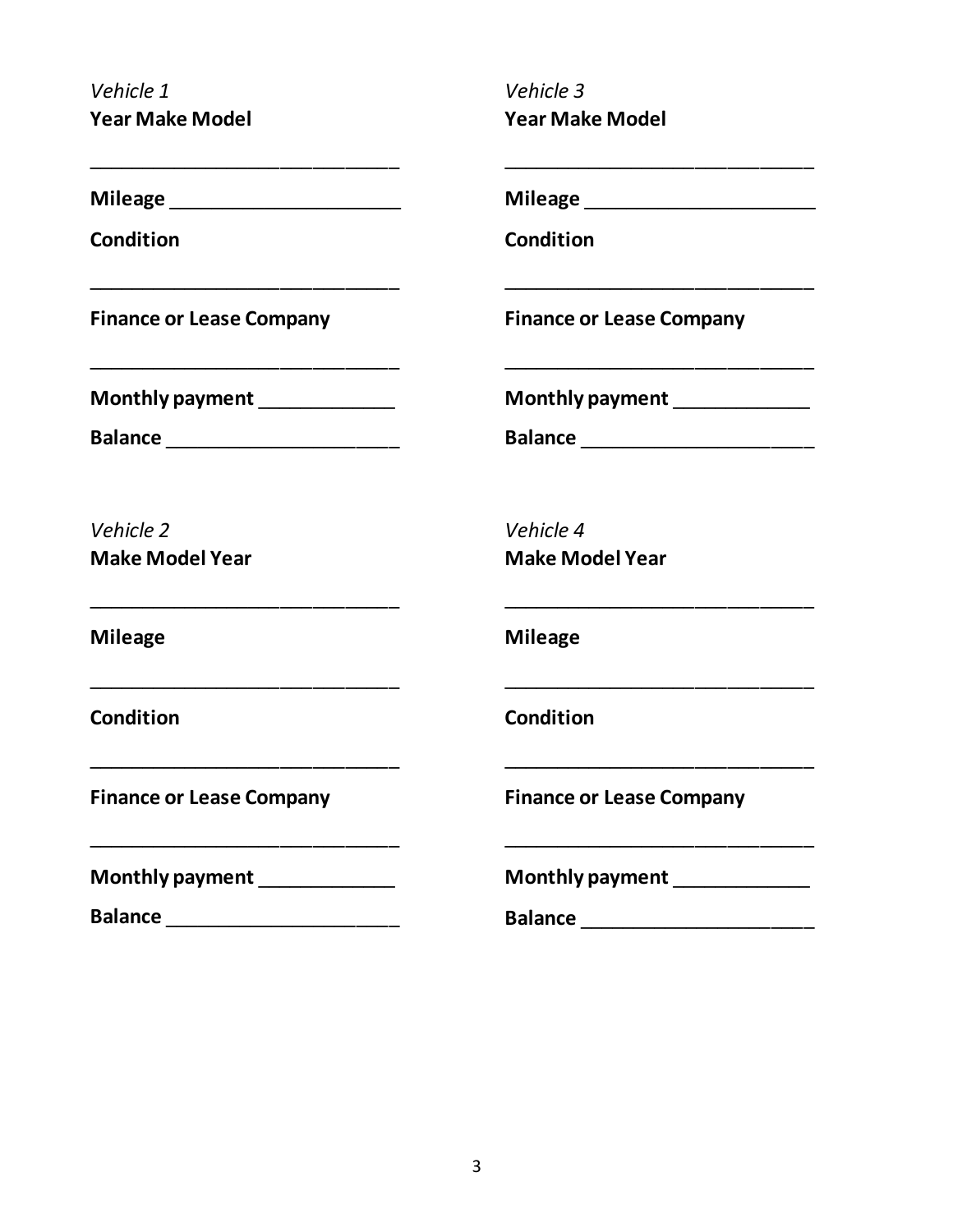## *Personal Items*

| Household goods<br>Description                       | Value |
|------------------------------------------------------|-------|
| <b>Electronics</b><br>Description                    | Value |
| <b>Collectibles of value</b><br>Description          | Value |
| <b>Jewelry</b><br>Description                        | Value |
| Clothing<br>Description                              | Value |
| <b>Pets</b><br>Description                           | Value |
| <b>Sporting &amp; hobby equipment</b><br>Description | Value |
| <b>Firearms</b><br>Description                       | Value |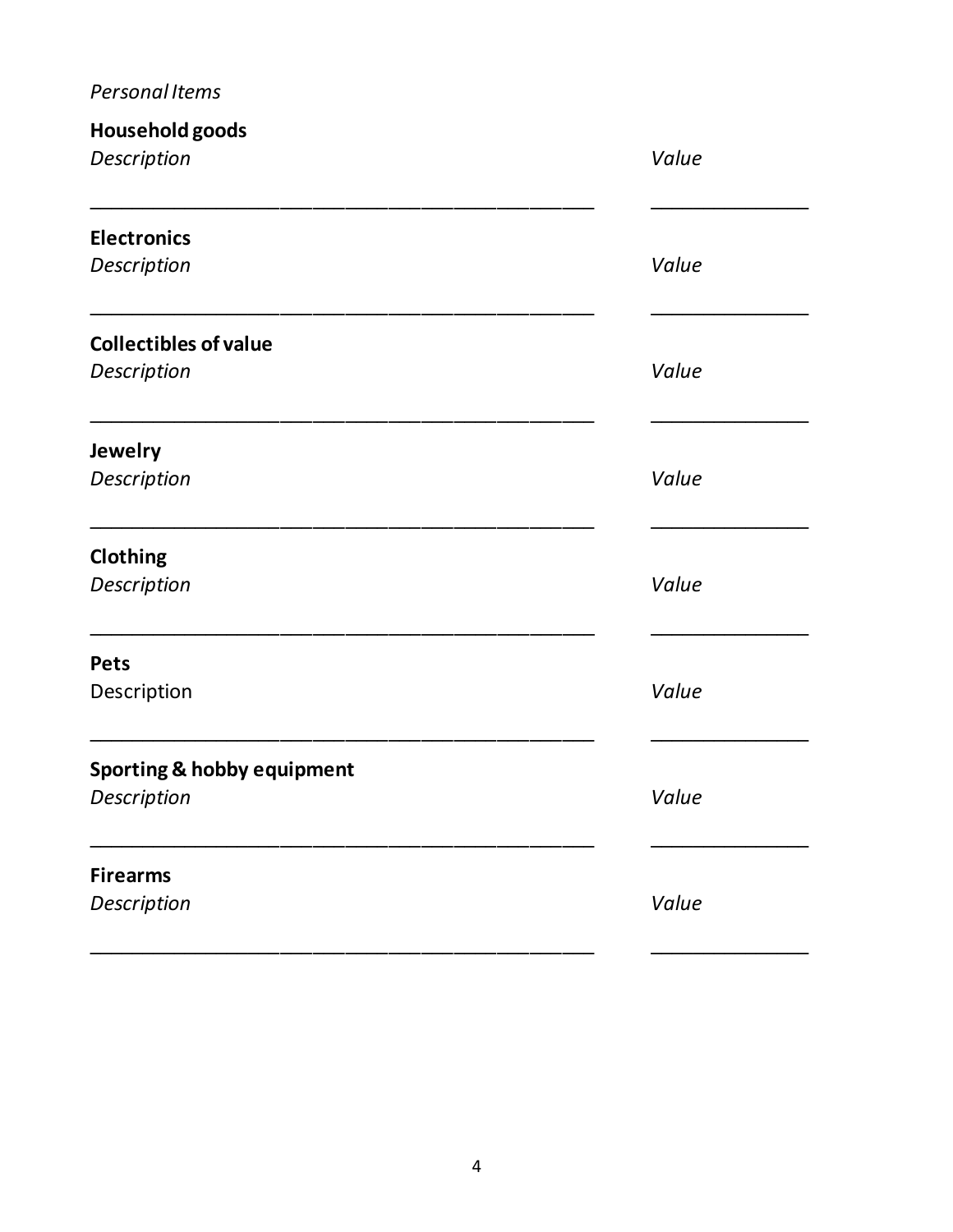Add all open accounts and accounts closed within the last year.

| Checking account 1<br><b>Bank</b>                                                                                                                       | Checking account 2<br><b>Bank</b>                                                                                                                   |
|---------------------------------------------------------------------------------------------------------------------------------------------------------|-----------------------------------------------------------------------------------------------------------------------------------------------------|
| <u> 1980 - Jan James James James James James James James James James James James James James James James James J</u><br>Account number ________________ | Account number _________________                                                                                                                    |
| Balance ___________________________                                                                                                                     |                                                                                                                                                     |
| Date closed (if applicable)                                                                                                                             | Date closed (if applicable)<br><u> 2002 - Jan Barbara Barbara, prima popular popular popular popular popular popular popular popular popular po</u> |
| Savings account 1<br><b>Bank</b>                                                                                                                        | Savings account 2<br><b>Bank</b>                                                                                                                    |
| Account number ________________                                                                                                                         | Account number __________________                                                                                                                   |
| Balance ________________________                                                                                                                        | Balance _________________________                                                                                                                   |
| Date Closed (if applicable)                                                                                                                             | Date closed (if applicable)                                                                                                                         |
| Money market account<br><b>Bank</b>                                                                                                                     | <b>Brokerage account</b><br><b>Bank</b>                                                                                                             |
| Account number ________________                                                                                                                         | Account number __________________                                                                                                                   |
| Balance _________________________                                                                                                                       | Balance _________________________                                                                                                                   |
| Date closed (if applicable)                                                                                                                             | Date closed (if applicable)                                                                                                                         |
|                                                                                                                                                         |                                                                                                                                                     |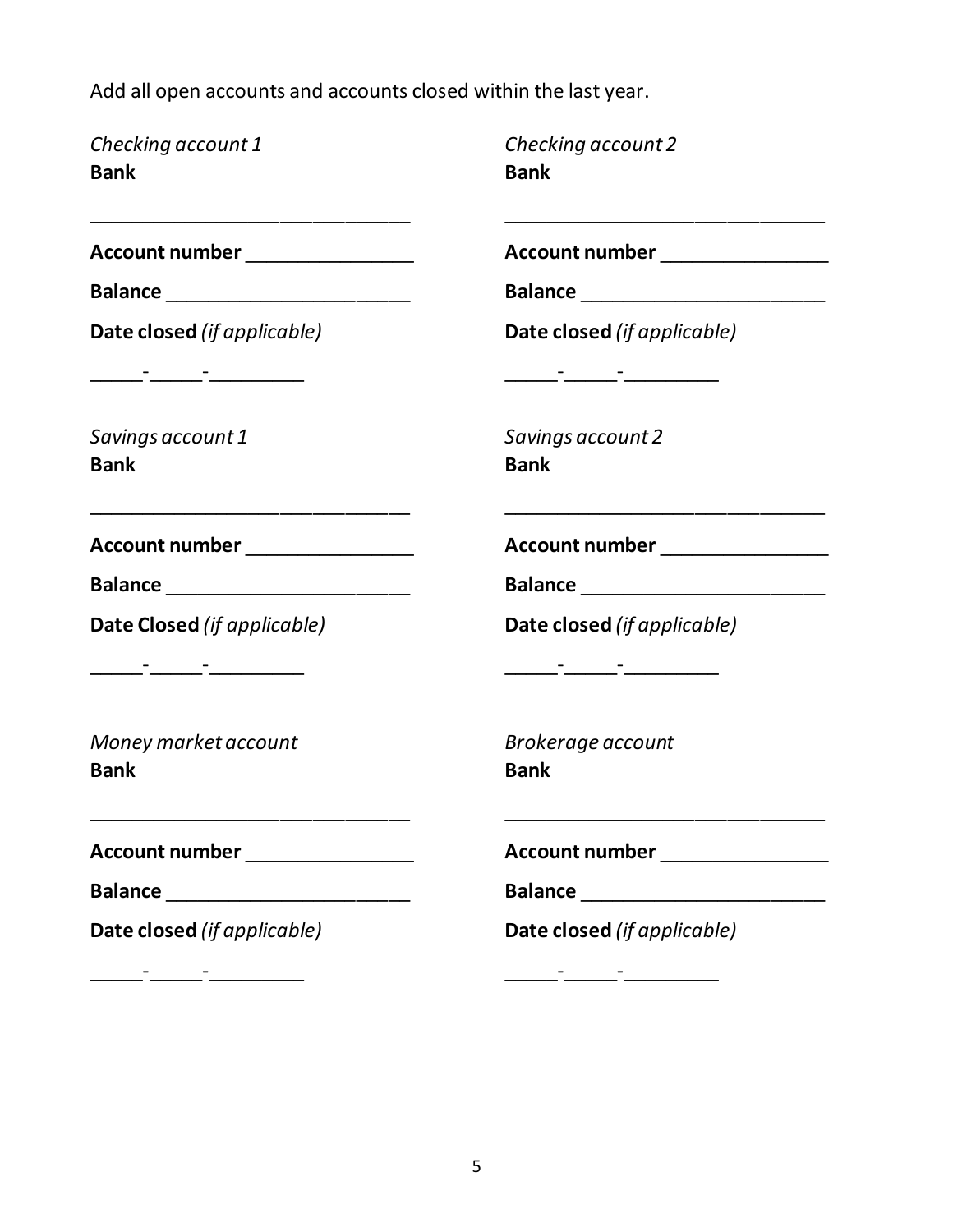| <b>Cash on hand Cash on hand</b>                                                          |                                                                                                                                                                                                                                      |  |
|-------------------------------------------------------------------------------------------|--------------------------------------------------------------------------------------------------------------------------------------------------------------------------------------------------------------------------------------|--|
| Retirement or pension account 1<br><b>Type</b>                                            | Retirement or pension account 2<br><b>Type</b>                                                                                                                                                                                       |  |
| <b>Institution name</b>                                                                   | <b>Institution name</b>                                                                                                                                                                                                              |  |
|                                                                                           | Value _______________________________                                                                                                                                                                                                |  |
| Life insurance 1<br><b>Type</b>                                                           | Life insurance 2<br><b>Type</b>                                                                                                                                                                                                      |  |
| <b>Institution name</b>                                                                   | <b>Institution name</b>                                                                                                                                                                                                              |  |
| the control of the control of the control of the control of the control of the control of | <u> 1990 - Johann John Stone, markin amerikan basar dan berkembang di banyak di banyak di banyak di banyak di banyak di banyak di banyak di banyak di banyak di banyak di banyak di banyak di banyak di banyak di banyak di bany</u> |  |
| List amounts for any of the following that you're owed:                                   |                                                                                                                                                                                                                                      |  |
| Expected tax refund                                                                       | <b>Example 1 Property settlement</b>                                                                                                                                                                                                 |  |
| <b>Example 2 Past due alimony</b>                                                         | <b>Divorce settlement</b>                                                                                                                                                                                                            |  |
| <b>Past due child support</b>                                                             | Unpaid wages                                                                                                                                                                                                                         |  |

\_\_\_\_\_\_\_\_ **Past due spousal support** \_\_\_\_\_\_\_\_ **Unpaid wages**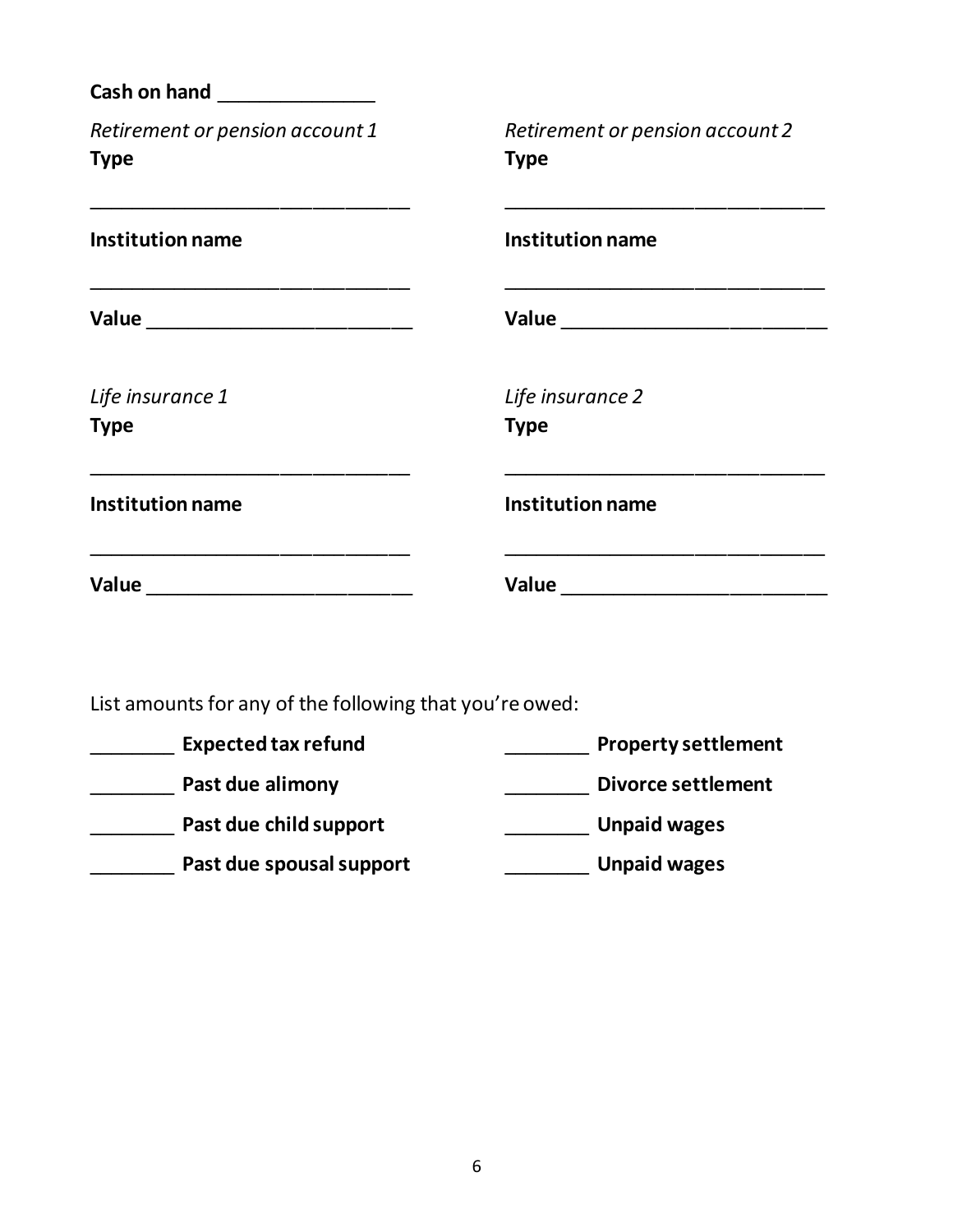| Debtor 1 Income:<br><b>Type of employment income</b><br>Full or part time | Type of non employment income<br>Unemployment |
|---------------------------------------------------------------------------|-----------------------------------------------|
| Seasonal/contract                                                         | Pension                                       |
| Self employment                                                           | Retirement                                    |
| <b>Occupation</b>                                                         | Child/family support                          |
|                                                                           | <b>Social Security</b>                        |
| Length of employment                                                      | Disability (from employer)                    |
|                                                                           | Interest or dividends                         |
| <b>Company name</b>                                                       | Royalties                                     |
|                                                                           | Property/rental                               |
| <b>Company address</b><br>Alimony/ maintenance                            |                                               |
|                                                                           | How often are you paid?                       |
| City,<br><b>State</b><br>Zip                                              |                                               |
|                                                                           | Net income per pay ____________               |
| How often are you paid?                                                   |                                               |
| Net income per pay                                                        |                                               |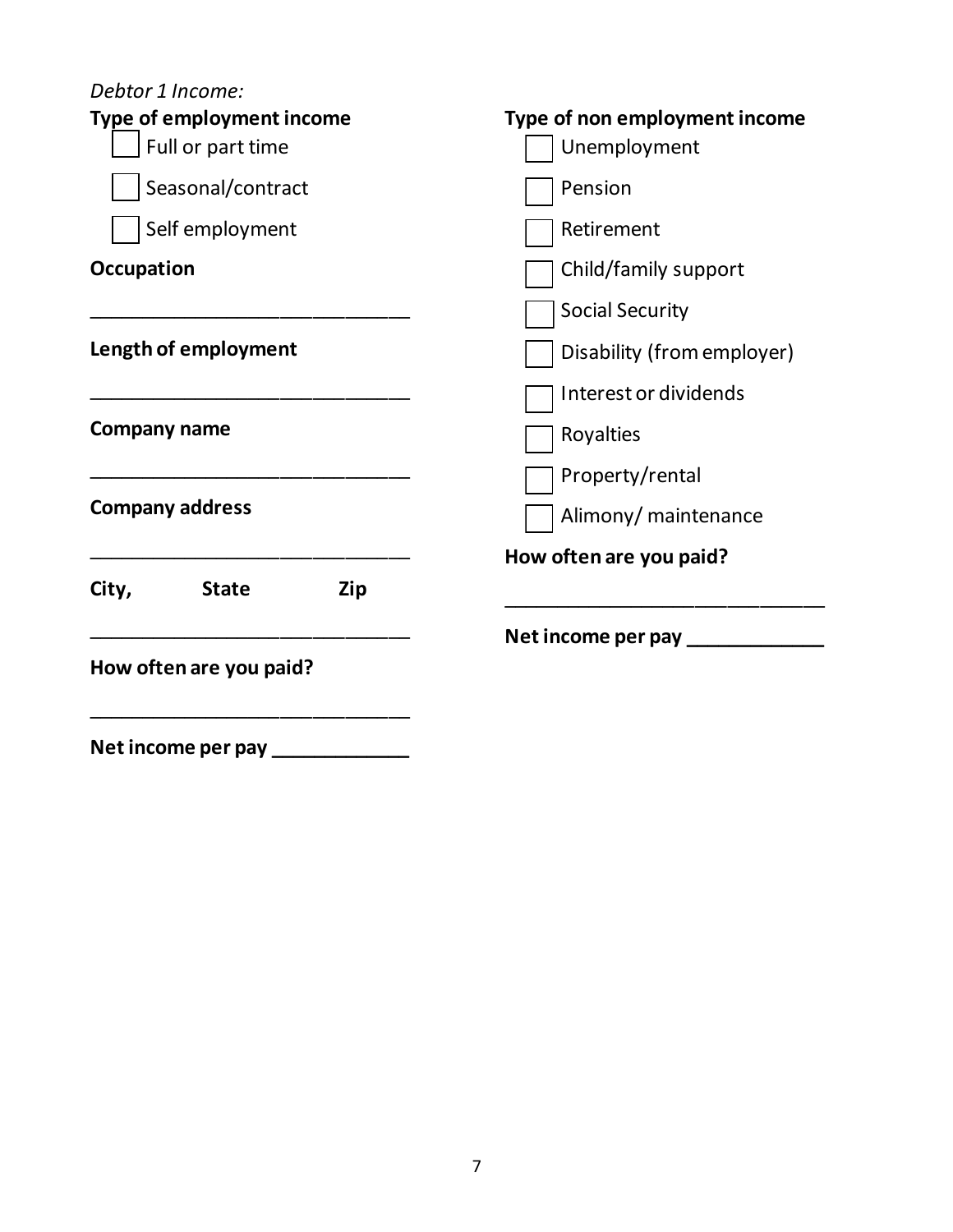| Debtor 2 income:                                      |                                               |
|-------------------------------------------------------|-----------------------------------------------|
| <b>Type of employment income</b><br>Full or part time | Type of non employment income<br>Unemployment |
| Seasonal/contract                                     | Pension                                       |
| Self employment                                       | Retirement                                    |
| <b>Occupation</b>                                     | Child/family support                          |
|                                                       | <b>Social Security</b>                        |
| Length of employment                                  | Disability (from employer)                    |
|                                                       | Interest or dividends                         |
| Company name                                          | Royalties                                     |
|                                                       | Property/rental                               |
| <b>Company address</b>                                | Alimony/ maintenance                          |
|                                                       | How often are you paid?                       |
| City,<br><b>State</b><br>Zip                          |                                               |
|                                                       | Net income per pay ___________                |
| How often are you paid?                               |                                               |
| Net income per pay                                    |                                               |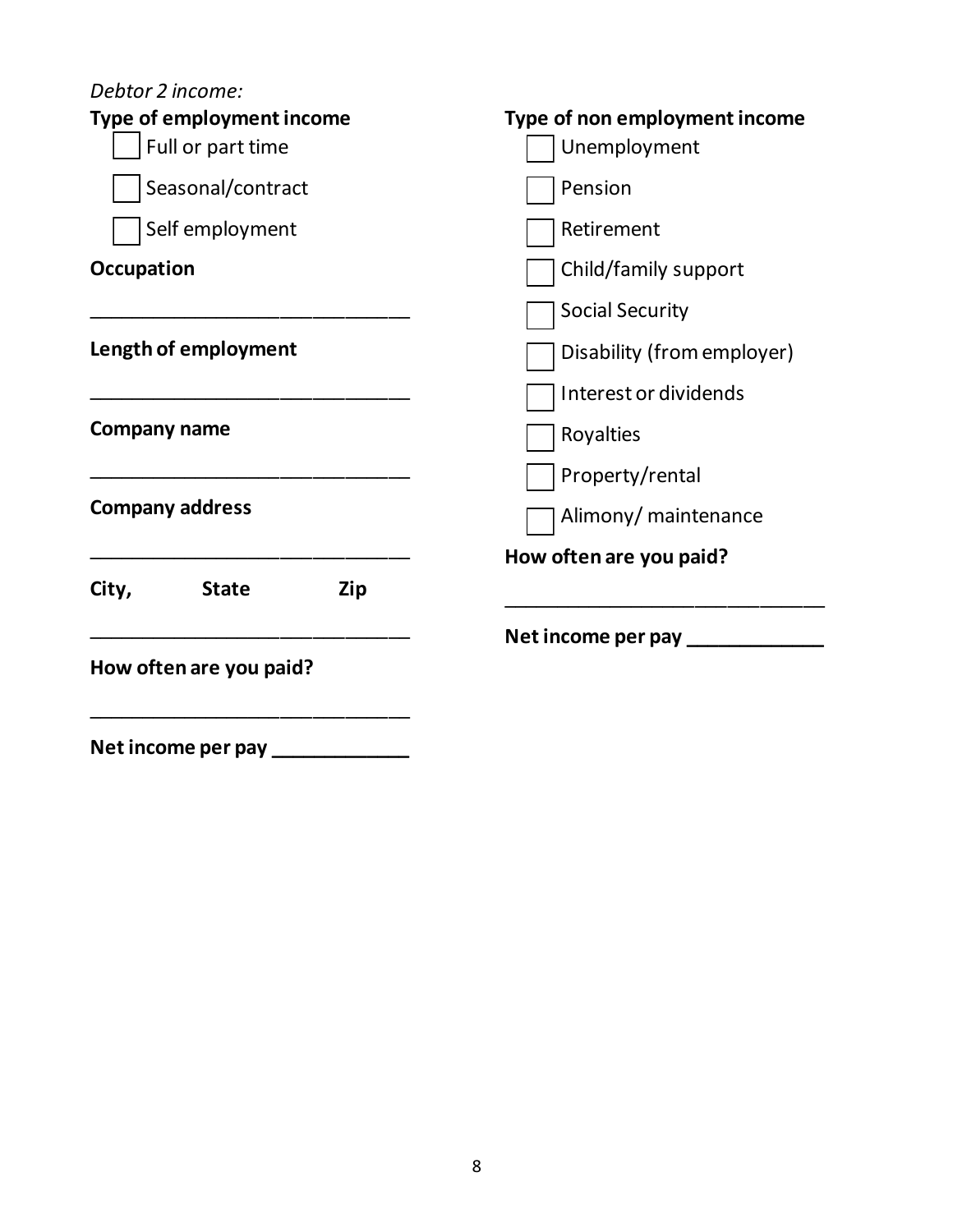*Monthly Expenses*

Add all expenses that are not deducted from your pay.

| Home insurance                | <b>Dental expenses</b>       |  |  |
|-------------------------------|------------------------------|--|--|
| <b>Property taxes</b>         | <b>Dental prescriptions</b>  |  |  |
| Condo/HOA fees                | <b>Vision expenses</b>       |  |  |
| Home repairs/upkeep           | <b>Vision prescriptions</b>  |  |  |
| <b>Electric</b>               | <b>Glasses</b>               |  |  |
| Heat/gas                      | <b>Contacts</b>              |  |  |
| Water/sewer/trash             | <b>Health insurance</b>      |  |  |
| Phone/cable/internet          | <b>Tax payments</b>          |  |  |
| <b>Cell phone</b>             | Life insurance               |  |  |
| <b>Groceries</b>              | 401(k) payments              |  |  |
| <b>Personal care products</b> | <b>Car Insurance</b>         |  |  |
| <b>Hair cuts</b>              | <b>Gas (for vehicle)</b>     |  |  |
| <b>Cleaning/laundry</b>       | Oil changes/maintenance      |  |  |
| <b>Clothing</b>               | Daycare/babysitter           |  |  |
| <b>Recreation</b>             | <b>School expenses</b>       |  |  |
| <b>Medical expenses</b>       | <b>Child support/alimony</b> |  |  |
| <b>Medical prescriptions</b>  | Charity/tithes               |  |  |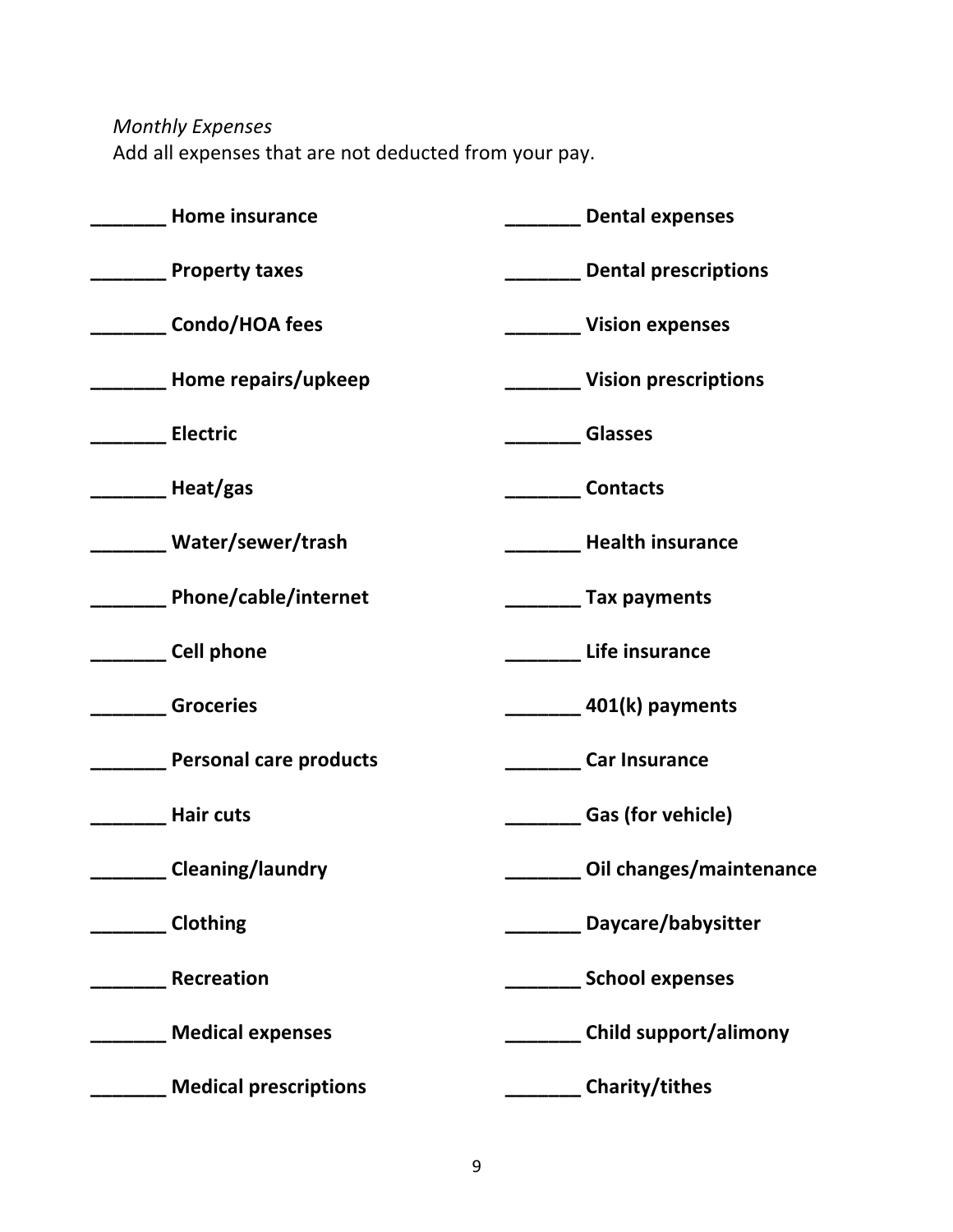This checklist is a handy tool that will help you keep track of the required documents that you submit to your attorney's office. Any missing information may delay your bankruptcy filing. Original documents should always be kept in a safe place where you can easily find them.

| <b>Submitted to Attorney</b> |           |     | <b>Documents</b>                                                                                                                                                                 |
|------------------------------|-----------|-----|----------------------------------------------------------------------------------------------------------------------------------------------------------------------------------|
| <b>YES</b>                   | <b>NO</b> | N/A |                                                                                                                                                                                  |
|                              |           |     | Six months of paycheck stubs. Continue to send<br>new pay stubs up until the day your case is filed                                                                              |
|                              |           |     | Other income documents: rental income<br>statements, 401K distributions, Insurance Claims,<br>Workers' Compensation, Unemployment,<br>Contributions to Household, Pensions, etc. |
|                              |           |     | Recorded Mortgage and deeds for all property                                                                                                                                     |
|                              |           |     | Most recent mortgage statement and lender<br>address                                                                                                                             |
|                              |           |     | Property tax bill (if not included in mortgage<br>payment) and Homeowners' Association<br>statement                                                                              |
|                              |           |     | Titles and registrations for all vehicles                                                                                                                                        |
|                              |           |     | Most recent auto loan/lease statements                                                                                                                                           |
|                              |           |     | Copies of any lawsuits filed within the past two<br>years                                                                                                                        |
|                              |           |     | Any documents relating to a "disabled veteran"<br>status                                                                                                                         |